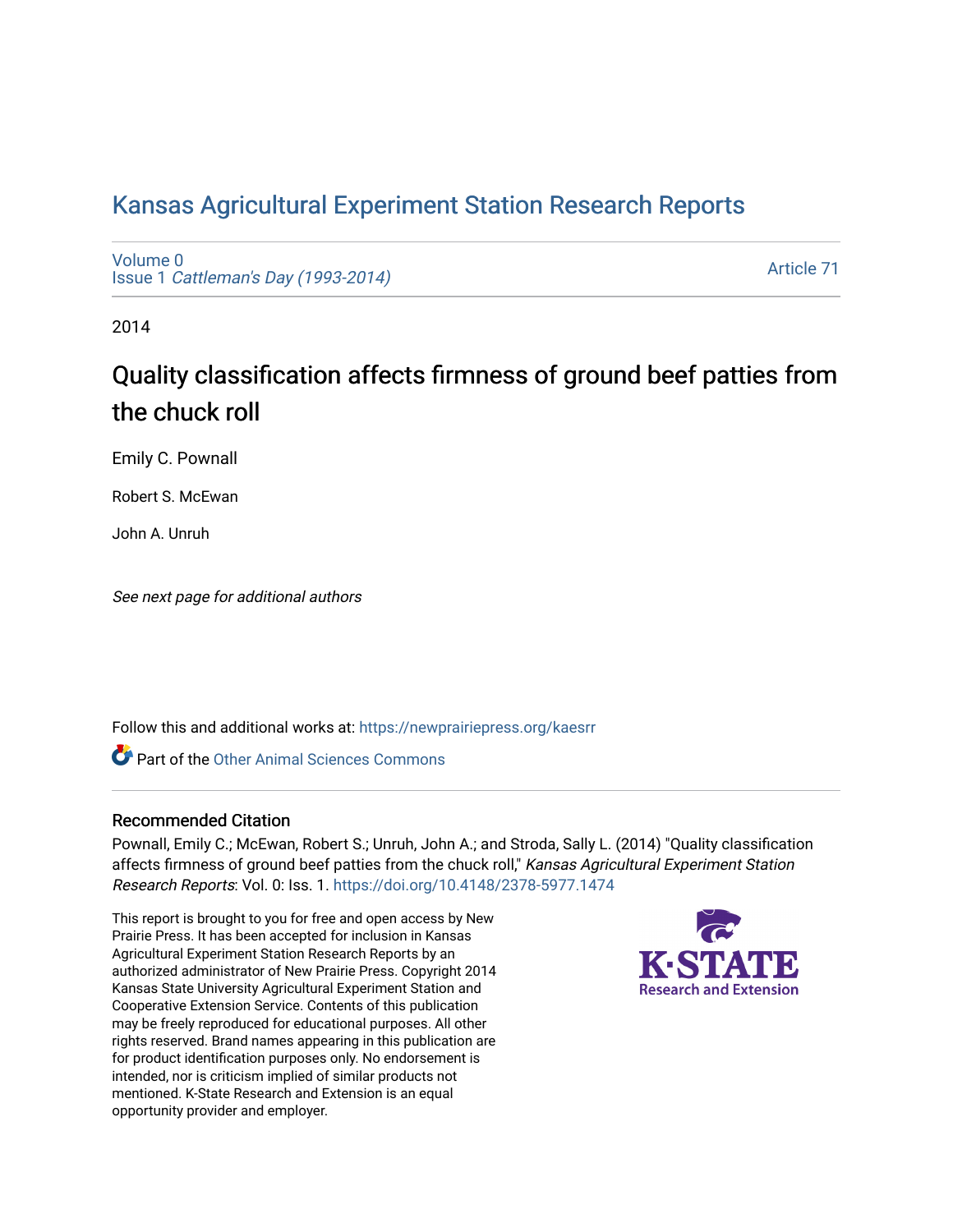## Quality classification affects firmness of ground beef patties from the chuck roll

### **Abstract**

Consumers often use color as the main criteria in selecting meat products, and they associate a bright red color with freshness. Longer display life without discoloration can result in more opportunities to sell the product and greater potential for profit. Flavor, juiciness, and tenderness are also associated with consumer satisfaction. Although grinding offers an opportunity to mechanically minimize differences in tenderness, product quality can affect these sensory properties of ground beef. The objective of this study was to determine the effects of three quality classifications and their combinations on ground beef patty display color stability and sensory attributes evaluated by a trained sensory panel and consumer panel.

### Keywords

Cattlemen's Day, 2014; Kansas Agricultural Experiment Station contribution; no. 14-262-S; Report of progress (Kansas State University. Agricultural Experiment Station and Cooperative Extension Service); 1101; Beef Cattle Research, 2014 is known as Cattlemen's Day, 2014; Beef; Ground beef; Subprimals; Color; Consumer satisfaction; Sensory attributes

#### Creative Commons License



This work is licensed under a [Creative Commons Attribution 4.0 License](https://creativecommons.org/licenses/by/4.0/).

#### Authors

Emily C. Pownall, Robert S. McEwan, John A. Unruh, and Sally L. Stroda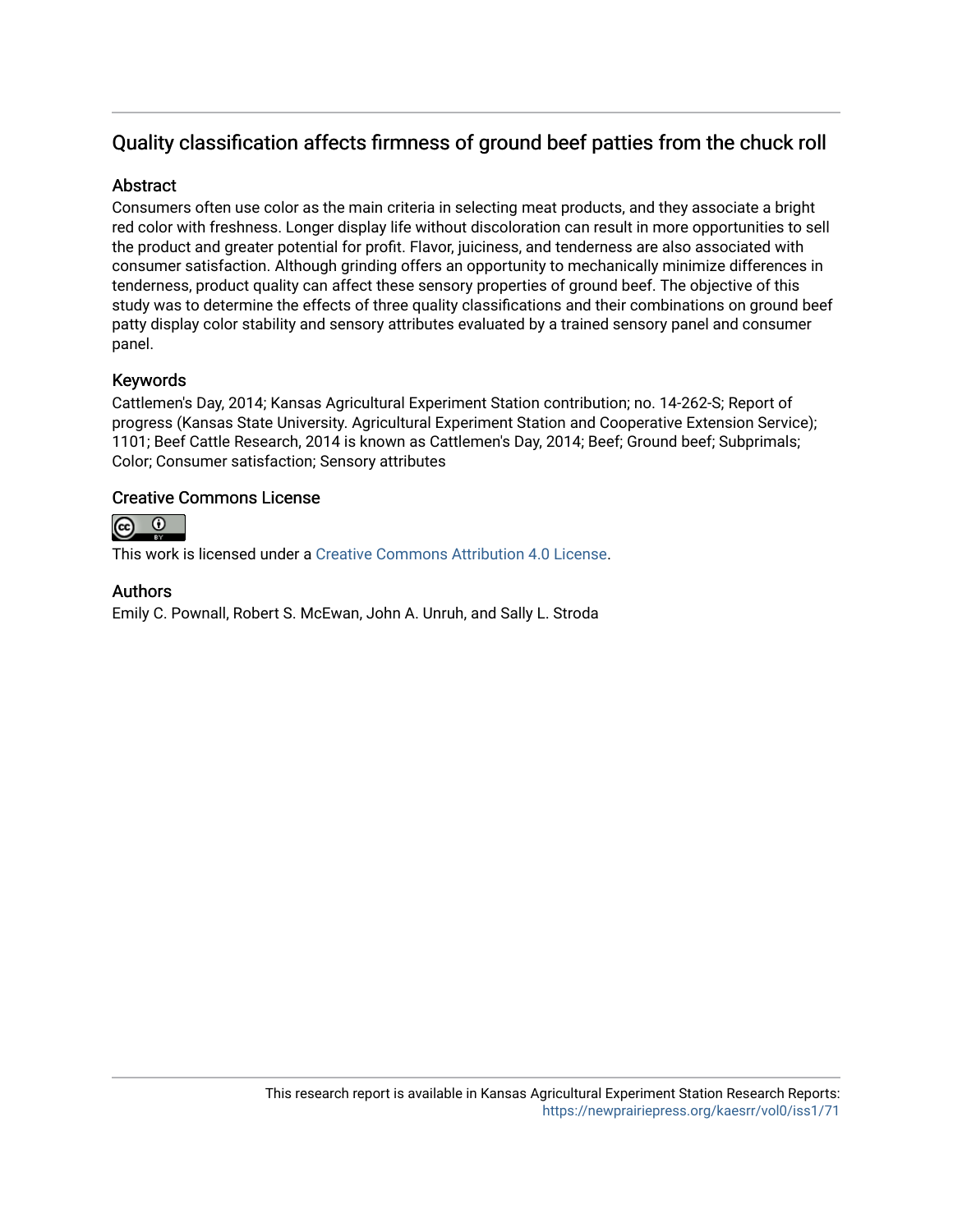# Quality Classification Affects Firmness of Ground Beef Patties From the Chuck Roll

## *E.C. Pownall, R. McEwan, J.A. Unruh, and S. Stroda*

## Introduction

Ground beef is the most commonly consumed beef product; the average American consumes over 28 lb of ground beef per year. The source of ground beef has historically been lower quality cuts, trimmings from subprimals, and subprimals from cull cows, but consumer demand for distinctive ground beef items has led to alternative grinds from whole and/or premium quality subprimals.

Consumers often use color as the main criteria in selecting meat products, and they associate a bright red color with freshness. Longer display life without discoloration can result in more opportunities to sell the product and greater potential for profit. Flavor, juiciness, and tenderness are also associated with consumer satisfaction. Although grinding offers an opportunity to mechanically minimize differences in tenderness, product quality can affect these sensory properties of ground beef. The objective of this study was to determine the effects of three quality classifications and their combinations on ground beef patty display color stability and sensory attributes evaluated by a trained sensory panel and consumer panel.

## Experimental Procedures

A total of 18 chuck roll (NAMP 116A) subprimals from Choice, Select, and non-graded (older maturity) quality grade categories were obtained from a commercial purveyor. The product originated from two sources. The Choice and Select subprimals originated from a commercial steer and heifer harvest facility, whereas the older maturity meats originated from a commercial fed-cow harvest facility. Two chuck rolls representing each quality category were combined and ground though a 3/8-in. plate followed by a 1/8-in. plate to form a grind batch. Treatments consisting of Choice, Select, older maturity, 50% Choice/50% older maturity, and 50% Select/50% older maturity were produced and replicated 3 times. At the time of grinding, all products were 7 to 9 days past the box date. After grinding, samples were evaluated for percentage of fat using a Hobart Fat Percentage Indicator (Troy, OH). Using a Hollymatic patty machine (Hollymatic Corporation, Countryside, IL), 1/4-lb ground beef patties were made for display and sensory evaluation.

For display color, ground beef patties were packaged in polyvinyl chloride-overwrapped trays and displayed at 36ºF in a coffin-type retail case under 150-foot candles of continuous fluorescent lighting. Six trained color panelists evaluated patty visual color to the nearest 0.5 using an 8-point scale, with  $1 =$  extremely bright cherry-red,  $2 =$  bright cherry-red,  $3$  = moderately bright cherry-red,  $4$  = slightly bright cherry-red,  $5$  = slightly dark cherry-red,  $6 =$  moderately dark red,  $7 =$  dark red, and  $8 =$  extremely dark red. Ground beef patties were evaluated by trained color panelists and a HunterLab MiniScan (Reston, VA) to evaluate visual and instrumental color at 0, 24, and 48 hours of display.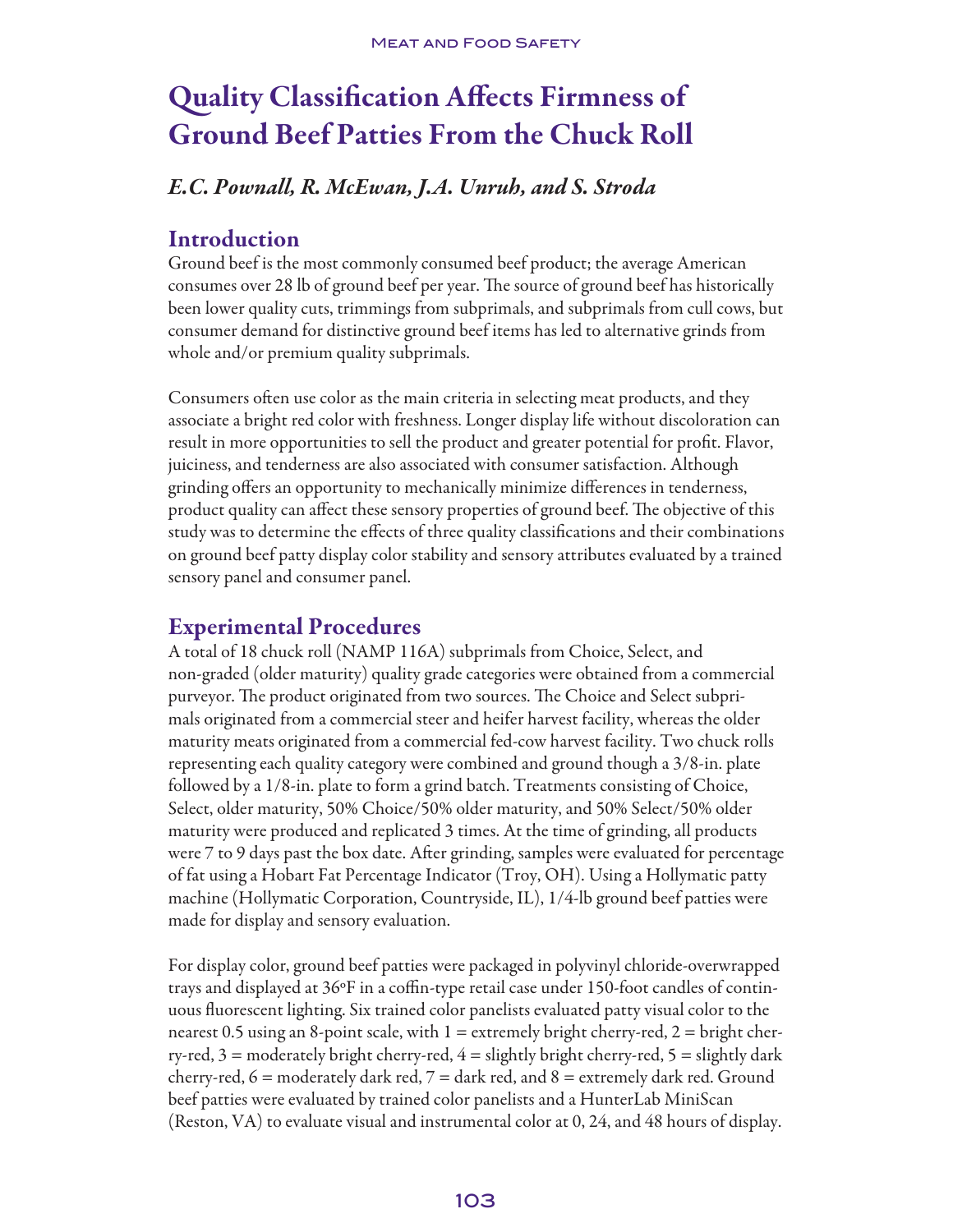#### **MEAT AND FOOD SAFETY**

For the trained sensory panel and consumer panels, ground beef patties were crust-frozen at -40ºF before vacuum-packaging, stored at -4ºF, thawed at 36ºF for 24 hours, and cooked in a forced-air convection oven set at 325ºF to an internal endpoint temperature of 160ºF. Patties were cut into eight wedge slices, and duplicate samples were served warm to a 7-member trained sensory panel. Trained sensory panelists used a scale of 1 to 8 to evaluate firmness (1 = extremely soft, 8 = extremely firm), cohesiveness (1 = not cohesive at all,  $8 =$  extremely cohesive), juiciness ( $1 =$  extremely dry,  $8 =$  extremely juicy), beef flavor intensity (1= extremely bland, 8 = extremely intense), mouth coat (1  $=$  abundant,  $8 =$  none), off-flavor (1 = were abundant, 8 = none), and desirability (1 = extremely dislike,  $8 =$  extremely like).

For the consumer panel, 117 beef consumers from the 2013 Cattlemen's Day, 2013 Meat Processors Workshop, and Spring 2013 Meat Science class evaluated wedge slices that were prepared similarly to those served the trained sensory panel. A scale of 1 to 8 was used to evaluate juiciness (1 = extremely dry, 8 = extremely juicy), flavor (1 = extremely bland,  $8 =$  extremely intense), firmness ( $1 =$  extremely soft,  $8 =$  extremely firm), and overall acceptability  $(1 =$  extremely acceptable,  $8 =$  extremely unacceptable).

For slice shear force, patties were cooled to room temperature for approximately 30 minutes before two 1.2-in. strips were removed from each patty; each strip was sheared twice. Two patties per sample were used, resulting in eight measurements that were averaged for analysis. The blade was attached to the crosshead of an Instron with a 220-lb load cell and crosshead speed of 9.8 in/minute.

## Results and Discussion

No treatment differences were detected  $(P > 0.05)$  for fat percentage (Table 1) or visual or instrumental display color (Table 2). Although not significant (*P* > 0.05), patties from the older maturity treatment visually appeared to have the darkest, most discolored score. Ground beef patties declined in visual color from 0 to 48 hours of display (Table 3), with the darkest, most discolored visual scores at 48 hours of display and the brightest red scores at 0 hours of display (*P* < 0.05). This agreed with instrumental color values that showed patties were darker (lower L<sup>\*</sup>) at 48 hours ( $P < 0.05$ ) than patties at 0 and 24 hours, and that they were progressively less red (lower a\*) and less yellow (lower b\*), resulting in less color intensity (lower chroma values) from 0 to 24 hours and 24 to 48 hours.

The trained sensory panel found that ground beef patties from older maturity beef were (*P* < 0.05) firmer than those from the Choice, Select, and Select/older maturity treatments. In addition, patties from the Choice/older maturity treatment were firmer (*P* < 0.05) than those from the Select and Select/older maturity treatments. Patties from the Choice, Select, and Select/older maturity treatments were more tender (*P*  < 0.05) than those from the older maturity and Choice/older maturity treatments; however, patties from the Select/older maturity treatment were (*P* < 0.05) evaluated as the juiciest, and those from the older maturity treatment were  $(P < 0.05)$  juicier than those from the Choice treatment. Patties from the older maturity treatment were (*P*  < 0.05) more flavorful than those the Select and Choice/older maturity treatments, and those from the Choice and Select/older maturity treatments were (*P* < 0.05) more flavorful than those from the Select treatment.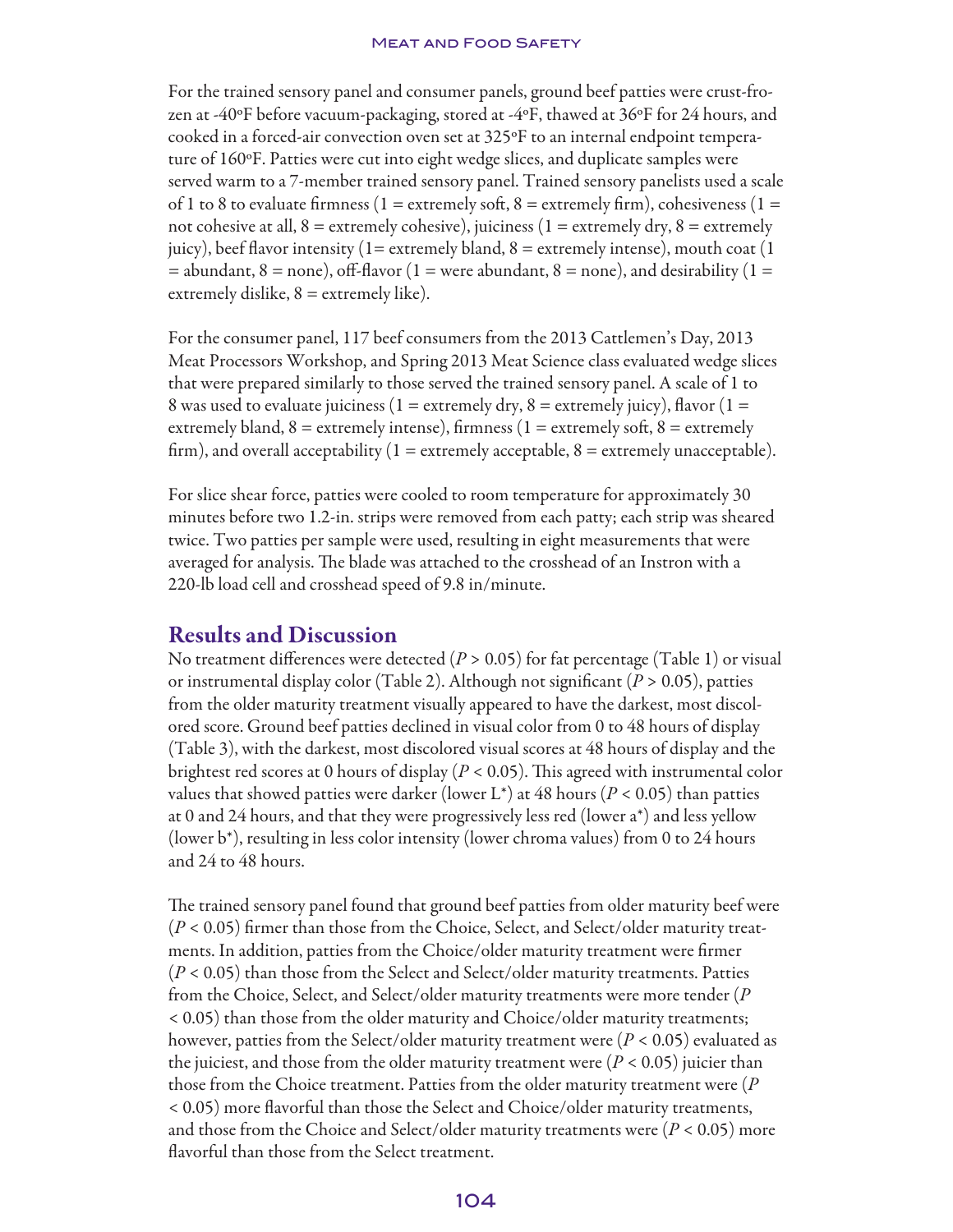The consumer panel found patties from the older maturity and choice/older maturity treatments were  $(P < 0.05)$  firmer than those from the Choice and Select treatments. Patties from the older maturity treatment had greater  $(P < 0.05)$  slice shear forces (were tougher) than those from the Choice and Select treatments.

Overall, the data would suggest that ground beef patties from the older maturity treatment were firmer/tougher than those from the Choice and Select treatments. Patties from the older maturity treatment had greater firmness (*P* < 0.05) and less tenderness as evaluated by a trained sensory panel, greater firmness as evaluated by a consumer panel, and greater slice shear force than those from the Choice and Select treatments.

## Implications

With minimal differences in composition (fat percentage) and display color, patties from Choice and Select chuck rolls provided softer characteristics to the palate and instrumentally than those from older maturity chuck rolls.

| and siled sileal force enaracteristics |                  |                   |                              |                              |                   |         |
|----------------------------------------|------------------|-------------------|------------------------------|------------------------------|-------------------|---------|
| Trait                                  | Choice           | Select            | Choice/<br>older<br>maturity | Select/<br>older<br>maturity | Older<br>maturity | SE.     |
|                                        |                  |                   |                              |                              |                   |         |
| Fat, %                                 | 16.1             | 13.9              | 15.4                         | 14.3                         | 14.7              | 1.1     |
| Trained panel <sup>1</sup>             |                  |                   |                              |                              |                   |         |
| Firmness                               | $5.5^{ab}$       | 5.3 <sup>a</sup>  | 5.7 <sup>bc</sup>            | 5.4 <sup>a</sup>             | 5.9 <sup>c</sup>  | 0.1     |
| Cohesiveness                           | 5.4              | 5.3               | 5.6                          | 5.5                          | 5.6               | 0.08    |
| Tenderness                             | 6.4 <sup>b</sup> | 6.5 <sup>b</sup>  | 6.0 <sup>a</sup>             | 6.4 <sup>b</sup>             | 6.0 <sup>a</sup>  | 0.12    |
| Juiciness                              | $5.5^{\circ}$    | 5.6 <sup>ab</sup> | 5.6 <sup>ab</sup>            | 6.0 <sup>c</sup>             | $5.7^{\rm b}$     | 0.07    |
| Flavor                                 | $5.6^{bc}$       | 5.3 <sup>a</sup>  | $5.5^{ab}$                   | $5.6^{bc}$                   | 5.7 <sup>c</sup>  | 0.07    |
| Off-flavor                             | 7.7              | 7.5               | 7.6                          | 7.9                          | 7.8               | 0.13    |
| Consumer panel <sup>2</sup>            |                  |                   |                              |                              |                   |         |
| Juiciness                              | 5                | 4.9               | 4.9                          | 5.2                          | 4.9               | 0.15    |
| Flavor                                 | 5.1              | 5.2               | 5.1                          | 5.2                          | 5.2               | 0.11    |
| Firmness                               | 4.3 <sup>a</sup> | $4.4^{\circ}$     | 4.7 <sup>b</sup>             | 4.5 <sup>ab</sup>            | 4.8 <sup>b</sup>  | 0.16    |
| Acceptability                          | 5.1              | 5.1               | $\overline{\phantom{0}}$     | 5.2                          | 5.1               | 0.12    |
| Slice shear force, lb                  | 6.6 <sup>a</sup> | 6.4 <sup>a</sup>  | 7.9 <sup>ab</sup>            | 7.5 <sup>ab</sup>            | 8.8 <sup>b</sup>  | $0.4\,$ |

#### Table 1. Effects of quality classification on fat percentage, trained sensory panel, consumer panel, and slice shear force characteristics

<sup>1</sup> Scores of 1 to 8: firmness (1 = extremely soft, 8 = extremely firm), cohesiveness (1 = not cohesive at all, 8 = extremely cohesive), juiciness ( $1 =$  extremely dry,  $8 =$  extremely juicy), beef flavor intensity ( $1 =$  extremely bland,  $8 =$  extremely intense), mouth coat ( $1$  $=$  abundant,  $8$  = none), off-flavor (1 = were abundant,  $8$  = none), and desirability (1 = extremely dislike,  $8$  = extremely like). <sup>2</sup> Scores of 1 to 8: juiciness (1 = extremely dry, 8 = extremely juicy), flavor (1 = extremely bland, 8 = extremely intense), firmness

 $(1 =$  extremely soft,  $8 =$  extremely firm), and overall acceptability  $(1 =$  extremely acceptable,  $8 =$  extremely unacceptable).

a-c Means with different superscript letters differ (*P* < 0.05).